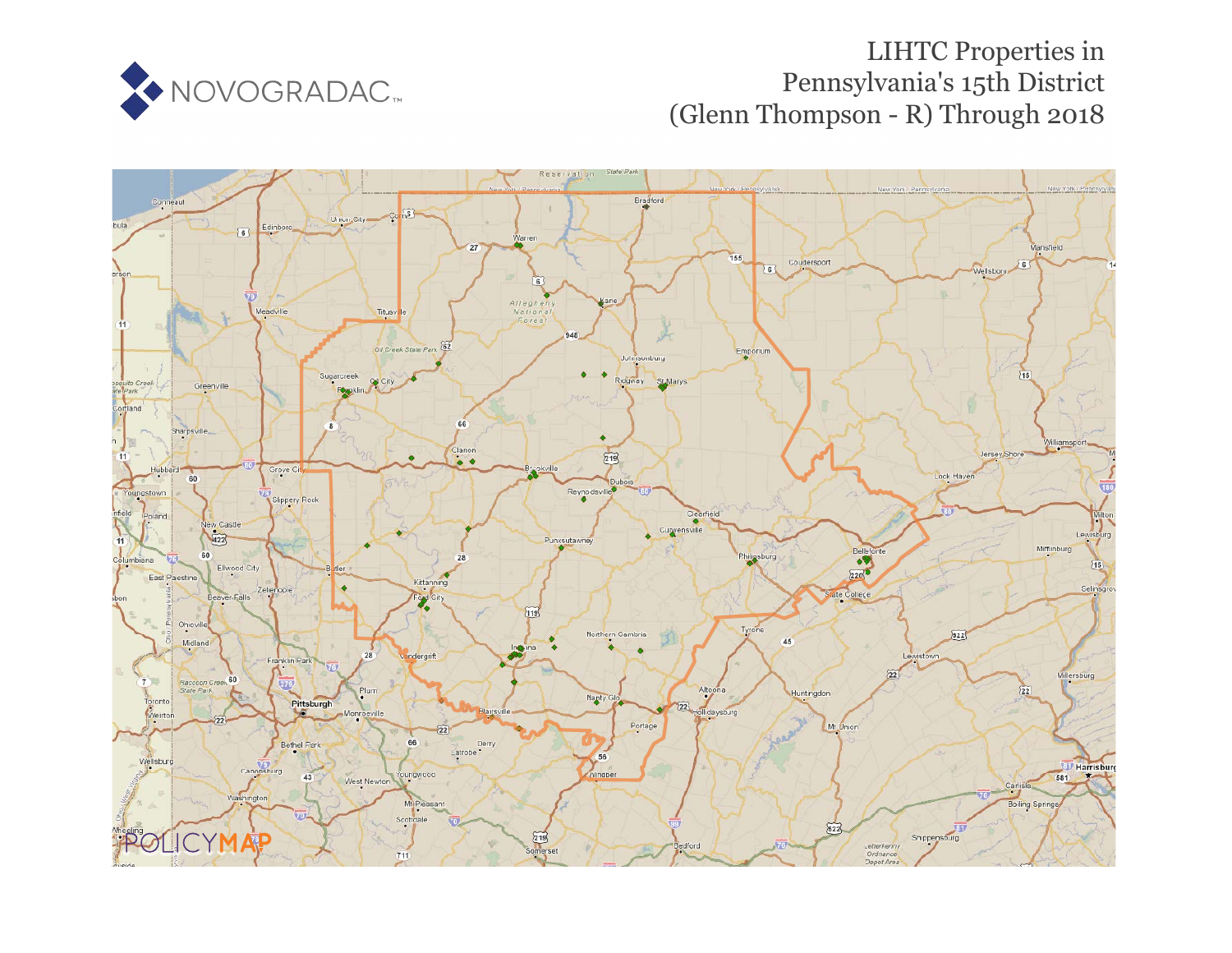| <b>Project Name</b>                                   | <b>Address</b>                        | City              | <b>State</b>  | <b>Zip Code</b> | <b>Nonprofit</b><br><b>Sponsor</b> | <b>Allocation</b><br>Year | <b>Annual</b><br><b>Allocated</b><br><b>Amount</b> | <b>Year PIS</b> | <b>Construction Type</b>  | <b>Total</b><br><b>Units</b> | Low<br>Income<br><b>Units</b> | <b>Rent or</b><br><b>Income</b><br><b>Ceiling</b> | <b>Credit %</b>                             | <b>Tax-Exempt</b><br><b>Bond</b> | <b>HUD Multi-Family</b><br>Financing/<br><b>Rental Assistance</b> |
|-------------------------------------------------------|---------------------------------------|-------------------|---------------|-----------------|------------------------------------|---------------------------|----------------------------------------------------|-----------------|---------------------------|------------------------------|-------------------------------|---------------------------------------------------|---------------------------------------------|----------------------------------|-------------------------------------------------------------------|
| <b>CLYMER HOUSE APTS</b>                              | $525\,$ SHERMAN<br><b>ST</b>          | <b>CLYMER</b>     | $\mathbf{PA}$ | 15728           | $\rm No$                           | 1990                      | \$51,880                                           | 1991            | <b>New Construction</b>   | 26                           | 25                            | 60% AMGI                                          | $30$ % present $\,$ No value                |                                  |                                                                   |
| <b>NANTY GLO HOUSE</b>                                | 119 BRIAR CT                          | <b>NANTY GLO</b>  | PA            | 15943           | No                                 | 1990                      | \$70,578                                           | 1991            | <b>New Construction</b>   | 36                           | 36                            | 60% AMGI                                          | $30\,\%$ present $\,$ No $\,$<br>value      |                                  |                                                                   |
| <b>TIONESTA MANOR</b>                                 | 101 BRIDGE ST TIONESTA                |                   | PA            | 16353           | No                                 | 1990                      | \$65,969                                           | 1991            | <b>New Construction</b>   | 36                           | $36\,$                        | 60% AMGI                                          | $30$ % present $\,$ No value                |                                  |                                                                   |
| <b>TOWNVIEW APTS</b>                                  | 541 JOHN RD                           | ST MARYS          | PA            | 15857           | No                                 | 1989                      | \$25,325                                           | 1991            | <b>New Construction</b>   | 9                            | 9                             | 60% AMGI                                          | $30\,\%$ present $\,$ No value              |                                  |                                                                   |
| <b>SENECA COURT</b>                                   | 232 SENECA ST OIL CITY                |                   | PA            | 16301           | $\mathbf{N}\mathbf{o}$             | 2000                      | \$173,606                                          | 2001            | <b>New Construction</b>   | 24                           | 24                            | 60% AMGI                                          | $30$ % present $\,$ No value                |                                  |                                                                   |
| PLEASANT HILLS APTS                                   | $100$ N DANIELLE $\,$ PLEASANT GAP DR |                   | PA            | 16823           | $\mathbf{No}$                      | 2000                      | \$458,984                                          | 2002            | <b>New Construction</b>   | 40                           | ${\bf 40}$                    | 60% AMGI                                          | $30$ % present $_{\rm{No}}$                 |                                  |                                                                   |
| <b>VALLEY VIEW III</b>                                | 100 VALLEY<br><b>VIEW DR</b>          | <b>FORD CITY</b>  | PA            | 16226           | Yes                                | 2001                      | \$67,302                                           | 2002            | <b>New Construction</b>   | 11                           | 11                            | 60% AMGI                                          | $30\,\%$ present $\,$ No value              |                                  |                                                                   |
| <b>VILLAGE AT</b><br><b>LAURELBROOK</b><br>LANDING    | 1 S MAIN ST                           | <b>BROOKVILLE</b> | PA            |                 | No                                 | 2001                      | \$77,869                                           | 2002            | <b>New Construction</b>   | 11                           | 11                            | 60% AMGI                                          | $30$ % present $\,$ No $\,$<br>value        |                                  |                                                                   |
| GREENVIEW GARDENS 105 GREENVIEW BUTLER<br><b>APTS</b> | ${\rm LN}$                            |                   | $\mathbf{PA}$ | 16002           | $\mathbf{No}$                      | 2003                      | \$94,810                                           | 2003            | Acquisition and Rehab 136 |                              | 120                           | 60% AMGI                                          | <b>Both 30%</b><br>and 70%<br>present value | Yes                              |                                                                   |
| TERRA SYLVAN                                          | 101 TERRA<br><b>SYLVAN LN</b>         | <b>BELLEFONTE</b> | PA            | 16823           | No                                 | 2002                      | \$188,224                                          | 2004            | New Construction          | 20                           | 20                            | 60% AMGI                                          | $30$ % present $\,$ No $\,$<br>value        |                                  |                                                                   |
| SHEFFIELD MANOR                                       | 17 PICKERING ST SHEFFIELD             |                   | PA            | 16347           | No                                 | 1991                      | \$40,531                                           | 1992            | <b>New Construction</b>   | 24                           | 24                            | 60% AMGI                                          | $30\ \%$ present $\hbox{~No}$               |                                  |                                                                   |
| <b>SUMMIT APTS</b>                                    | 7821 ADMIRAL<br><b>PEARY HWY</b>      | <b>CRESSON</b>    | PA            | 16630           | $\mathbf{No}$                      | 1991                      | \$41,553                                           | 1992            | <b>New Construction</b>   | 24                           | 24                            | 60% AMGI                                          | $30\,\%$ present $\,$ No value              |                                  |                                                                   |
| COURTYARD                                             | 1703 WARREN<br>RD                     | <b>INDIANA</b>    | PA            | 15701           | No                                 | 1991                      | \$192,374                                          | 1992            | <b>New Construction</b>   | 30                           | $30\,$                        | 60% AMGI                                          | $30$ % present $\,$ No value                |                                  |                                                                   |

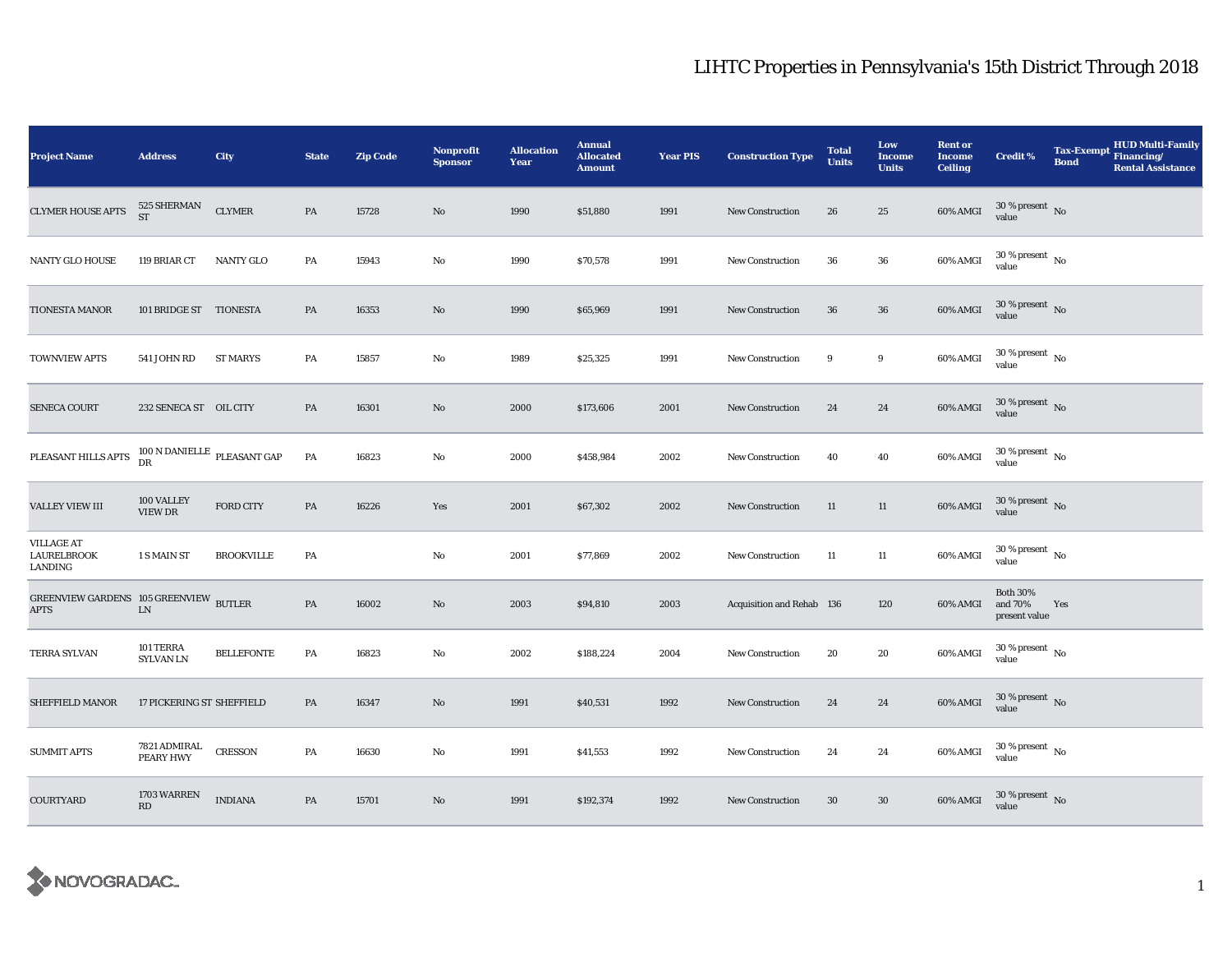| <b>Project Name</b>                                  | <b>Address</b>                      | City                       | <b>State</b> | <b>Zip Code</b> | <b>Nonprofit</b><br><b>Sponsor</b> | <b>Allocation</b><br>Year | <b>Annual</b><br><b>Allocated</b><br><b>Amount</b> | <b>Year PIS</b> | <b>Construction Type</b> | <b>Total</b><br><b>Units</b> | Low<br><b>Income</b><br><b>Units</b> | <b>Rent or</b><br><b>Income</b><br><b>Ceiling</b> | <b>Credit %</b>                             | <b>HUD Multi-Family</b><br>Tax-Exempt Financing/<br><b>Bond</b><br><b>Rental Assistance</b> |
|------------------------------------------------------|-------------------------------------|----------------------------|--------------|-----------------|------------------------------------|---------------------------|----------------------------------------------------|-----------------|--------------------------|------------------------------|--------------------------------------|---------------------------------------------------|---------------------------------------------|---------------------------------------------------------------------------------------------|
| <b>CURWENSVILLE</b><br>HOUSE                         |                                     | 100 SWOOPE ST CURWENSVILLE | <b>PA</b>    | 16833           | $\mathbf{No}$                      | 1991                      | \$52,955                                           | 1993            | New Construction         | 28                           | 28                                   | 60% AMGI                                          | $30\,\%$ present $\,$ No value              |                                                                                             |
| ELCO GLEN HOUSING                                    | 759<br>JOHNSONBURG ST MARYS<br>RD   |                            | PA           | 15857           | Yes                                | 1991                      | \$63,160                                           | 1993            | <b>New Construction</b>  | $32\,$                       | $32\,$                               | 60% AMGI                                          | $30\,\%$ present $\,$ No $\,$<br>value      |                                                                                             |
| <b>CLYMER PARK APTS</b>                              | HILLSIDE DR                         | <b>CLYMER</b>              | PA           | 15728           | No                                 | 1992                      | \$81,243                                           | 1994            | New Construction         | 32                           | $32\,$                               | 60% AMGI                                          | $30\,\%$ present $\,$ No value              |                                                                                             |
| FRANKLIN COMMONS                                     | <b>9 CRESTVIEW</b><br>DR            | <b>FRANKLIN</b>            | PA           | 16323           | $\mathbf{N}\mathbf{o}$             | 1994                      | \$45,382                                           | 1994            | Acquisition and Rehab 32 |                              | $32\,$                               | 60% AMGI                                          | <b>Both 30%</b><br>and 70%<br>present value | No                                                                                          |
| KITTANNING COMMONS $_{\rm{DR}}^{\rm{LINDENWOOD}}$    |                                     | KITTANNING                 | PA           | 16201           | No                                 | 1994                      | \$54,163                                           | 1994            | Acquisition and Rehab 32 |                              | $32\,$                               | 60% AMGI                                          | <b>Both 30%</b><br>and 70%<br>present value | No                                                                                          |
| KNOX COMMONS                                         | POPETOWN RD KNOX                    |                            | PA           | 16232           | No                                 | 1994                      | \$52,209                                           | 1994            | Acquisition and Rehab 32 |                              | $32\,$                               | 60% AMGI                                          | <b>Both 30%</b><br>and 70%<br>present value | No                                                                                          |
| PATTON TERRACE COMP $_{\rm AVE}^{673\text{ MURRAY}}$ |                                     | <b>PATTON</b>              | PA           | 16668           | No                                 | 1994                      | \$95,451                                           | 1994            | Acquisition and Rehab 59 |                              | 59                                   | 60% AMGI                                          | <b>Both 30%</b><br>and 70%<br>present value | No                                                                                          |
| REGENCY SQUARE APTS $_{\rm AVE}^{1524\rm~OAKLAND}$   |                                     | <b>INDIANA</b>             | PA           | 15701           | $\mathbf{N}\mathbf{o}$             | 1994                      | \$272,420                                          | 1994            | Acquisition and Rehab 84 |                              | 84                                   | 60% AMGI                                          | <b>Both 30%</b><br>and 70%<br>present value | No                                                                                          |
| RIDGWAY COMMONS                                      | $\,$ MONTMORENCI $\,$ RIDGWAY<br>DR |                            | PA           | 15853           | No                                 | 1994                      | \$72,607                                           | 1994            | Acquisition and Rehab 40 |                              | 40                                   | 60% AMGI                                          | <b>Both 30%</b><br>and 70%<br>present value | No                                                                                          |
| <b>SCHOOLHOUSE</b><br><b>SQUARE</b>                  | 416 MARKET ST SALTSBURG             |                            | PA           | 15681           | $\mathbf{N}\mathbf{o}$             | 1994                      | \$169,700                                          | 1994            | Acquisition and Rehab 24 |                              | 24                                   | 60% AMGI                                          | $70\,\%$ present $$$ No value               |                                                                                             |
| <b>WHITE'S RUN</b><br>COMMON                         | 160 N TENTH ST INDIANA              |                            | PA           | 15701           | No                                 | 1992                      | \$131,110                                          | 1994            | <b>New Construction</b>  | 58                           | 58                                   | 60% AMGI                                          | $30$ % present $\,$ No $\,$<br>value        |                                                                                             |
| BELLWOOD GARDENS 301 13TH ST                         |                                     | <b>FORD CITY</b>           | PA           | 16226           | $\mathbf{N}\mathbf{o}$             | 1994                      | \$55,599                                           | 1995            | <b>New Construction</b>  | 28                           | 27                                   | 60% AMGI                                          | $30\,\%$ present $\,$ No value              |                                                                                             |
| <b>ALLEGHENY POINTE</b>                              | 335<br>PENNSYLVANIA WARREN<br>AVE W |                            | PA           | 16365           | No                                 | 2003                      | \$170,804                                          | 2005            | New Construction         | 24                           | 24                                   | 60% AMGI                                          | $30\,\%$ present $_{\, \rm No}$<br>value    |                                                                                             |

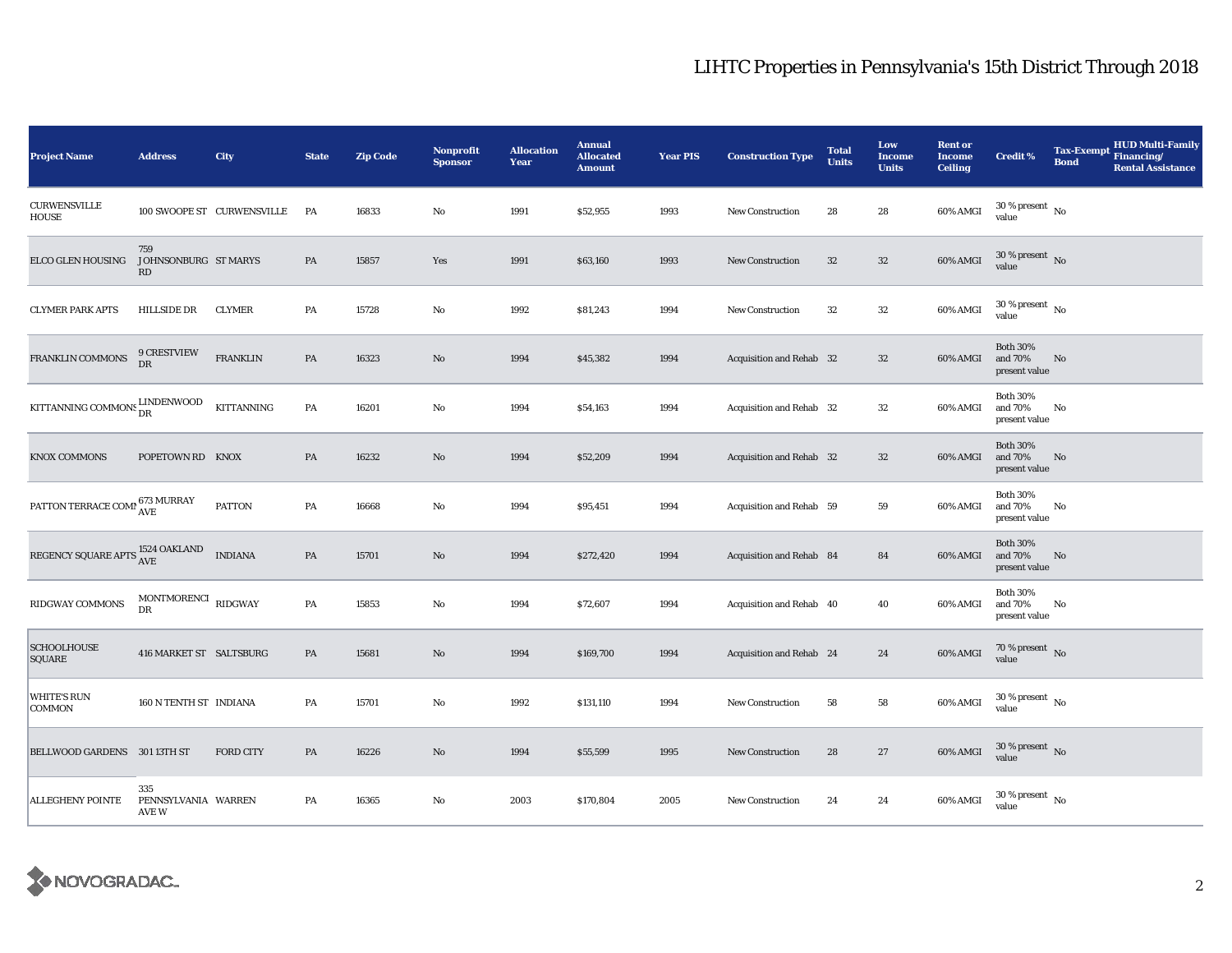| <b>Project Name</b>                                                                                                               | <b>Address</b>                                    | City             | <b>State</b> | <b>Zip Code</b> | <b>Nonprofit</b><br><b>Sponsor</b> | <b>Allocation</b><br>Year | <b>Annual</b><br><b>Allocated</b><br><b>Amount</b> | <b>Year PIS</b> | <b>Construction Type</b> | <b>Total</b><br><b>Units</b> | Low<br><b>Income</b><br><b>Units</b> | <b>Rent or</b><br><b>Income</b><br><b>Ceiling</b> | <b>Credit %</b>                             | <b>Tax-Exempt</b><br><b>Bond</b> | <b>HUD Multi-Family</b><br>Financing/<br><b>Rental Assistance</b> |
|-----------------------------------------------------------------------------------------------------------------------------------|---------------------------------------------------|------------------|--------------|-----------------|------------------------------------|---------------------------|----------------------------------------------------|-----------------|--------------------------|------------------------------|--------------------------------------|---------------------------------------------------|---------------------------------------------|----------------------------------|-------------------------------------------------------------------|
| <b>GLEN OAKS SENIOR</b><br><b>HOUSING</b>                                                                                         | 30<br>WHIPPOORWILL INDIANA<br>$\operatorname{ST}$ |                  | PA           | 15701           | No                                 | 2004                      | \$185,143                                          | 2005            | <b>New Construction</b>  | 24                           | 24                                   | 60% AMGI                                          | $30$ % present $\,$ No $\,$<br>value        |                                  |                                                                   |
| <b>VALLEY VIEW IV</b>                                                                                                             | 106 VALLEY<br><b>VIEW DR</b>                      | <b>FORD CITY</b> | PA           | 16226           | No                                 | 2004                      | \$150,535                                          | 2005            | <b>New Construction</b>  | 20                           | 20                                   | 60% AMGI                                          | <b>Both 30%</b><br>and 70%<br>present value | No                               |                                                                   |
| VILLAGE AT LAURELBR(50 VILLAGE LN BROOKVILLE                                                                                      |                                                   |                  | PA           | 15825           | $\rm No$                           | 2004                      | \$89,013                                           | 2005            | <b>New Construction</b>  | 11                           | 11                                   | 60% AMGI                                          | <b>Both 30%</b><br>and 70%<br>present value | No                               |                                                                   |
| $\begin{array}{ l } \hline \texttt{CROSSROADS MEADOW} \texttt{ } ^{112}\texttt{MCCONAHY} & \texttt{EBENSBURG} \hline \end{array}$ |                                                   |                  | PA           | 15931           | No                                 | 2005                      | \$434,305                                          | 2007            | <b>New Construction</b>  | 50                           | 50                                   | 60% AMGI                                          | 70 % present $\hbox{~No}$<br>value          |                                  |                                                                   |
| <b>HICKORY MEADOW</b>                                                                                                             | 100 BIRATH LN INDIANA                             |                  | PA           | 15701           | $\rm No$                           | 2005                      | \$481,070                                          | 2007            | <b>New Construction</b>  | 51                           | 50                                   | 60% AMGI                                          | $70\,\%$ present $\,$ No $\,$<br>value      |                                  |                                                                   |
| INDIANA FAMILY HOUSI THUNDERCLOU INDIANA                                                                                          | 207<br>D LN                                       |                  | PA           | 15701           | No                                 | 2005                      | \$299,006                                          | 2007            | <b>New Construction</b>  | 24                           | 24                                   | 60% AMGI                                          | <b>Both 30%</b><br>and 70%<br>present value | No                               |                                                                   |
| MARIEN STADT PLACE 72 ERIE AVE                                                                                                    |                                                   | <b>ST MARYS</b>  | PA           | 15857           | No                                 | 2005                      | \$206,046                                          | 2007            | <b>New Construction</b>  | 24                           | 24                                   | 60% AMGI                                          | <b>Both 30%</b><br>and 70%<br>present value | No                               |                                                                   |
| EAST BRADY HEIGHTS 421 KELLYS WAY EAST BRADY                                                                                      |                                                   |                  | PA           | 16028           | No                                 | 2007                      | \$755,191                                          | 2008            | <b>New Construction</b>  | 78                           | 78                                   | 60% AMGI                                          | $70\,\%$ present $\,$ No value              |                                  |                                                                   |
| FOX HILL SENIOR APTS ROCKRIMMON BELLEFONTE                                                                                        | 101<br>DR                                         |                  | PA           | 16823           | No                                 | 2006                      | \$516,035                                          | 2008            | <b>New Construction</b>  | 48                           | 48                                   | 60% AMGI                                          | 70 % present No<br>value                    |                                  |                                                                   |
| RIDGEWOOD GREENE 200 ZAMBORI ST REYNOLDSVILLE PA                                                                                  |                                                   |                  |              | 15851           | $\rm No$                           | 2006                      | \$522,561                                          | 2008            | <b>New Construction</b>  | 40                           | 40                                   | 60% AMGI                                          | $70$ % present $\,$ No $\,$<br>value        |                                  |                                                                   |
| VILLG @ LAURELBROOK 57 VILLAGE LN BROOKVILLE                                                                                      |                                                   |                  | PA           | 15825           | Yes                                | 2008                      | \$112,272                                          | 2008            | New Construction         | 13                           | 11                                   | 60% AMGI                                          | $70\%$ present No<br>value                  |                                  |                                                                   |
| <b>GLEN OAKS HOUSING II OLD RTE 119</b>                                                                                           |                                                   | <b>INDIANA</b>   | PA           | 15701           | Yes                                | 2008                      | \$134,629                                          | 2009            | New Construction         | 10                           | 10                                   | 60% AMGI                                          | $70$ % present $\,$ No $\,$<br>value        |                                  |                                                                   |
| <b>BUCHANAN COURT</b>                                                                                                             | 104 BUCHANAN WARREN<br><b>ST</b>                  |                  | PA           | 16365           | No                                 | 1989                      | \$32,883                                           | 1990            | <b>New Construction</b>  | 18                           | 10                                   | 60% AMGI                                          | $70$ % present $\,$ No value                |                                  |                                                                   |

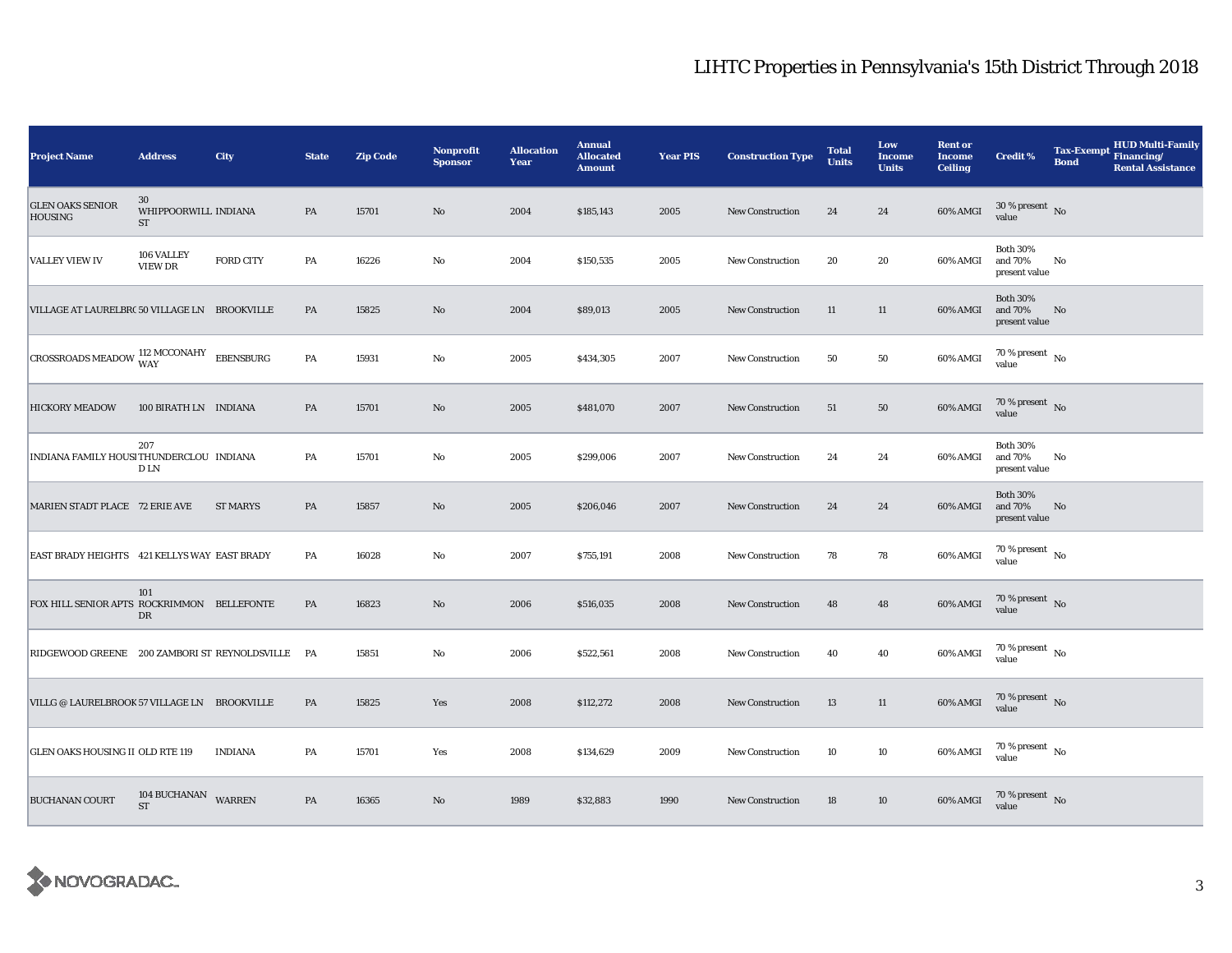| <b>Project Name</b>                                             | <b>Address</b>                           | City                | <b>State</b> | <b>Zip Code</b> | <b>Nonprofit</b><br><b>Sponsor</b> | <b>Allocation</b><br>Year | <b>Annual</b><br><b>Allocated</b><br><b>Amount</b> | <b>Year PIS</b> | <b>Construction Type</b>       | <b>Total</b><br><b>Units</b> | Low<br><b>Income</b><br><b>Units</b> | <b>Rent or</b><br><b>Income</b><br><b>Ceiling</b> | <b>Credit %</b>                | <b>HUD Multi-Family</b><br>Tax-Exempt Financing/<br><b>Bond</b><br><b>Rental Assistance</b> |
|-----------------------------------------------------------------|------------------------------------------|---------------------|--------------|-----------------|------------------------------------|---------------------------|----------------------------------------------------|-----------------|--------------------------------|------------------------------|--------------------------------------|---------------------------------------------------|--------------------------------|---------------------------------------------------------------------------------------------|
| <b>FREEDOM APTS</b>                                             | 1001 FIFTH AVE FORD CITY                 |                     | PA           | 16226           | $\rm No$                           | 1989                      | \$49,577                                           | 1990            | New Construction               | 28                           | 28                                   | 60% AMGI                                          | $70\,\%$ present $\,$ No value |                                                                                             |
| <b>MAPLE STREET APTS</b>                                        | 40 W FIFTH ST EMPORIUM                   |                     | PA           | 15834           | $\mathbf{N}\mathbf{o}$             | 1994                      | \$59,971                                           | 1995            | <b>New Construction</b>        | $32\,$                       | $32\,$                               | 60% AMGI                                          | $30\%$ present No<br>value     |                                                                                             |
| <b>PARKWAY I</b>                                                | 56 E WILEY ST HOMER CITY                 |                     | PA           | 15748           | No                                 | 1994                      | \$79,074                                           | 1995            | <b>New Construction</b>        | 10                           | 10                                   | 60% AMGI                                          | $30\,\%$ present $\,$ No value |                                                                                             |
| CRAWFORD COMMONS $^{2015}_{\Lambda\text{VE}}$ CRAWFORD NORTHERN | AVE                                      | <b>CAMBRIA</b>      | PA           | 15714           | Yes                                | 1995                      | \$58,045                                           | 1996            | <b>New Construction</b>        | 11                           | 11                                   | 60% AMGI                                          | $30\,\%$ present $\,$ No value |                                                                                             |
| CURWENSVILLE COMM <sup>(4TH AVE)</sup>                          |                                          | <b>CURWENSVILLE</b> | <b>PA</b>    | 16833           | No                                 | 1994                      | \$66,549                                           | 1996            | <b>New Construction</b>        | 32                           | $32\,$                               | 60% AMGI                                          | $30\,\%$ present $\,$ No value |                                                                                             |
| THE HOMESTEAD                                                   | 74 GOMPERS<br>$\operatorname{AVE}$       | <b>INDIANA</b>      | PA           | 15701           | $\rm No$                           | 1995                      | \$186,401                                          | 1996            | <b>New Construction</b>        | 24                           | 24                                   | 60% AMGI                                          | $30\,\%$ present $\,$ No value |                                                                                             |
| SOUTH BETHLEHEM HO $^{200}_{ST}$ HAMILTON NEW BETHLEHEM PA      |                                          |                     |              | 16242           | $\rm No$                           | 1994                      | \$52,091                                           | 1996            | <b>New Construction</b>        | 18                           | 18                                   | 60% AMGI                                          | $30\,\%$ present $\,$ No value |                                                                                             |
| <b>PARKWAY II</b>                                               | 59 E WILEY ST HOMER CITY                 |                     | PA           | 15748           | Yes                                | 1996                      | \$58,853                                           | 1997            | <b>New Construction</b>        | 10                           | $10\,$                               | <b>50% AMGI</b>                                   | $30\,\%$ present $\,$ No value |                                                                                             |
| <b>GARFIELD COURT</b>                                           | 187 SPRING ST ROBINSON                   |                     | PA           | 15949           | Yes                                | 1996                      | \$62,806                                           | 1998            | New Construction               | 8                            | 8                                    | 60% AMGI                                          | $30\,\%$ present $\,$ No value |                                                                                             |
| <b>INDIANA HOUSE</b>                                            | 574<br>PHILADELPHIA INDIANA<br><b>ST</b> |                     | PA           | 15701           | $\rm No$                           | 1997                      | \$26,139                                           | 1998            | <b>Acquisition and Rehab 4</b> |                              | $\overline{4}$                       | $50\%$ AMGI                                       | $30\,\%$ present $\,$ No value |                                                                                             |
| <b>VALLEY VIEW APTS</b>                                         | 104 VALLEY<br><b>VIEW DR</b>             | <b>FORD CITY</b>    | PA           | 16226           | Yes                                | 1997                      | \$65,960                                           | 1998            | <b>New Construction</b>        | 11                           | 11                                   | 60% AMGI                                          | $30\,\%$ present $\,$ No value |                                                                                             |
| ORCHARD HILL II                                                 | <b>BROWN RD</b>                          | <b>INDIANA</b>      | PA           |                 | Yes                                | 2009                      | \$637,113                                          | 2010            | New Construction               | 40                           | 40                                   | 60% AMGI                                          | $70\,\%$ present $\,$ No value |                                                                                             |
| <b>VALLEY VIEW V</b>                                            | <b>VALLEY VIEW</b><br>DR                 | <b>FORD CITY</b>    | PA           |                 | Yes                                | 2010                      | \$320,501                                          | 2010            | New Construction               | 20                           | 20                                   | 60% AMGI                                          | $70\,\%$ present $\,$ No value |                                                                                             |

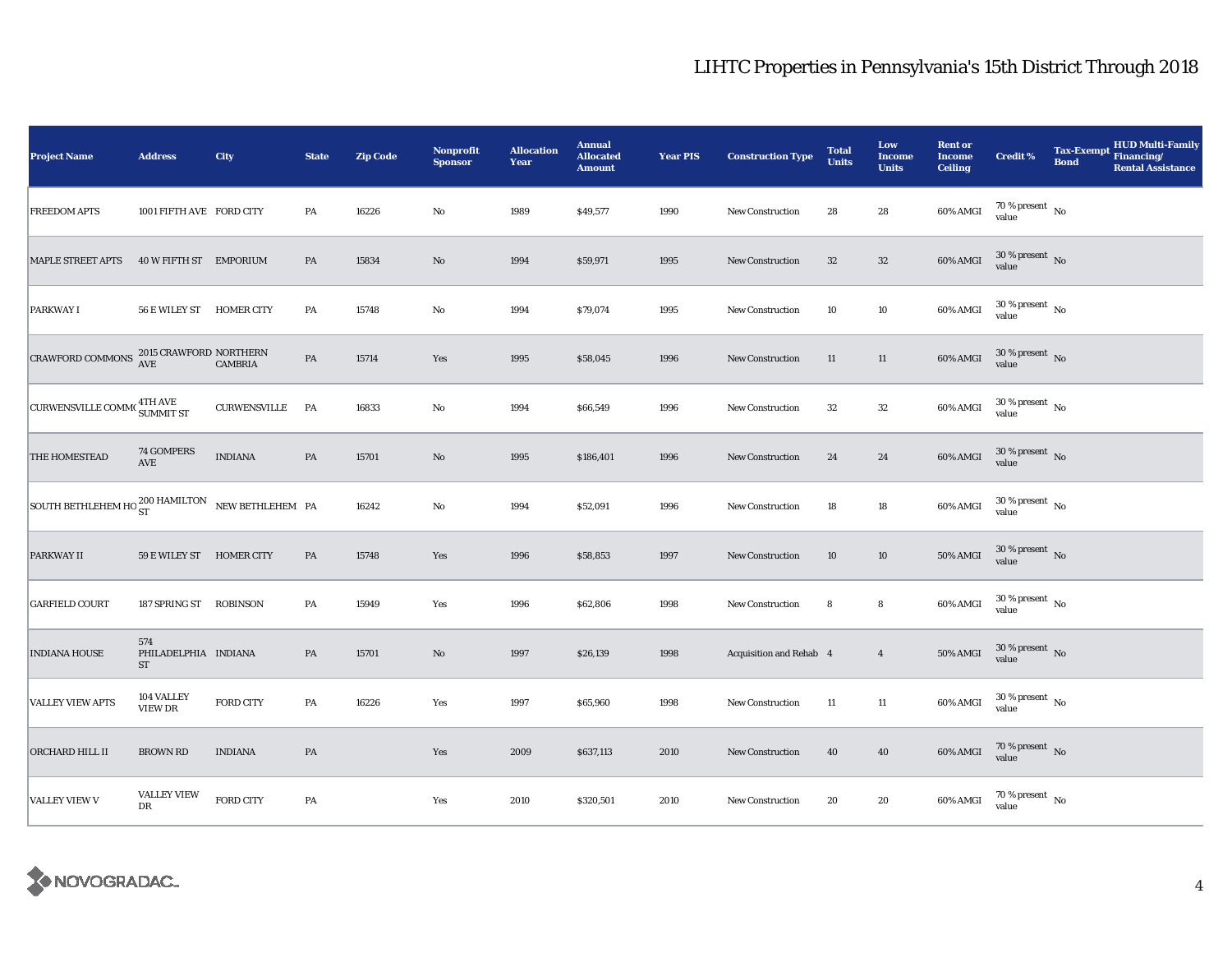| <b>Project Name</b>                                                                                                            | <b>Address</b>                      | City              | <b>State</b>  | <b>Zip Code</b> | <b>Nonprofit</b><br><b>Sponsor</b> | <b>Allocation</b><br>Year | <b>Annual</b><br><b>Allocated</b><br><b>Amount</b> | <b>Year PIS</b> | <b>Construction Type</b>  | <b>Total</b><br><b>Units</b> | Low<br>Income<br><b>Units</b> | <b>Rent or</b><br><b>Income</b><br><b>Ceiling</b> | <b>Credit %</b>                        | <b>Tax-Exempt</b><br><b>Bond</b> | <b>HUD Multi-Family</b><br>Financing/<br><b>Rental Assistance</b> |
|--------------------------------------------------------------------------------------------------------------------------------|-------------------------------------|-------------------|---------------|-----------------|------------------------------------|---------------------------|----------------------------------------------------|-----------------|---------------------------|------------------------------|-------------------------------|---------------------------------------------------|----------------------------------------|----------------------------------|-------------------------------------------------------------------|
| WESTMINSTER PLACE@ $\frac{225 \text{ DOGWOOD}}{\text{DR}}$                                                                     |                                     | PHILIPSBURG       | $\mathbf{PA}$ | 16866           | Yes                                | 2009                      | \$471,275                                          | 2010            | <b>New Construction</b>   | 36                           | $30\,$                        | $60\%$ AMGI                                       | $70\,\%$ present $\,$ No value         |                                  |                                                                   |
| <b>BEAVER HEIGHTS</b>                                                                                                          | 200 BEAVER<br><b>FARM LN</b>        | <b>BELLEFONTE</b> | PA            | 16823           | Yes                                | 2011                      | \$1,000                                            | 2011            | New Construction          | 40                           | 40                            | 60% AMGI                                          | $70\,\%$ present $\,$ No $\,$<br>value |                                  |                                                                   |
| RIDGMONT SR COTTAGE $_{\text{DR}}^{409\text{ RIDGMONT}}$                                                                       |                                     | RIDGWAY           | PA            | 15853-9729      | Yes                                | 2017                      | \$376,163                                          | 2015            | New Construction          | 20                           | ${\bf 20}$                    | 60% AMGI                                          | $70\,\%$ present $\,$ No value         |                                  | $\mathbf{No}$                                                     |
| <b>GOVERNORS GATE APTS GOVERNORS</b>                                                                                           | 405<br><b>PARK RD</b>               | <b>BELLEFONTE</b> | PA            | 16823-2541      | Yes                                | 2018                      | \$503,818                                          | 2015            | <b>New Construction</b>   | 66                           | 66                            | 60% AMGI                                          | 70 % present<br>value                  |                                  | No                                                                |
| OAK HILL APARTMENTS 10 TAYLOR ST                                                                                               |                                     | <b>FRANKLIN</b>   | PA            | 16323-2431      | No                                 | 2017                      | \$1,157,592                                        | 2015            | Acquisition and Rehab 120 |                              | 119                           | 60% AMGI                                          | 70 % present<br>value                  |                                  | $\mathbf{No}$                                                     |
| PLEASANT HILLS APTS P 100-200-155 N                                                                                            |                                     | PLEASANT GAP      | $\mathbf{PA}$ | 16823-9658      | No                                 | 2019                      | \$894,280                                          | 2017            | <b>New Construction</b>   | 40                           | 40                            | 60% AMGI                                          | Not<br>Indicated                       |                                  | $\rm No$                                                          |
| <b>CLARION COMMONS</b>                                                                                                         | 202 MAIN ST                         | <b>CLARION</b>    | PA            | 16214           | No                                 | 1998                      | $\$0$                                              | 1999            | <b>New Construction</b>   | 24                           | 24                            |                                                   | $30\,\%$ present $\,$ No value         |                                  |                                                                   |
| $\begin{array}{ l } \hline \texttt{MARIENTILLE WEST AP} & \textbf{100 HEMLOCK}\\ \hline \texttt{LN} & \texttt{LN} \end{array}$ |                                     | <b>TIONESTA</b>   | PA            | 16353           | No                                 | 1997                      | \$41,977                                           | 1999            | <b>New Construction</b>   | 20                           | 20                            | 50% AMGI                                          | $30\,\%$ present $\,$ No value         |                                  |                                                                   |
| <b>CHICORA COMMONS</b>                                                                                                         | 118 KITTANNING CHICORA<br><b>ST</b> |                   | $\mathbf{PA}$ | 16025           | No                                 | 1998                      | \$181,046                                          | 2000            | New Construction          | 27                           | 27                            | 60% AMGI                                          | $30\,\%$ present $\,$ No value         |                                  |                                                                   |
| <b>FIELDCREST</b>                                                                                                              | 220 MARY ST                         | <b>ROBINSON</b>   | PA            | 15949           | Yes                                | 1998                      | \$59,580                                           | 2000            | New Construction          | 10                           | 10                            | 60% AMGI                                          | $30\,\%$ present $\,$ No value         |                                  |                                                                   |
| <b>VALLEY VIEW II</b>                                                                                                          | 102 VALLEY<br>VIEW DR               | FORD CITY         | $\mathbf{PA}$ | 16226           | Yes                                | 1999                      | \$64,639                                           | 2000            | <b>New Construction</b>   | 11                           | 11                            | 60% AMGI                                          | $30\,\%$ present $\,$ No value         |                                  |                                                                   |
| DIMELING SENIOR RESI 4 N SECOND ST CLEARFIELD                                                                                  |                                     |                   | PA            | 16830           | $\rm No$                           | 1999                      | \$193,944                                          | 2001            | Acquisition and Rehab 33  |                              | 33                            | 60% AMGI                                          | $30\,\%$ present $\,$ No value         |                                  |                                                                   |
| <b>INDIANA HOUSE II</b>                                                                                                        | 29 S SIXTH ST                       | <b>INDIANA</b>    | PA            | 15701           | Yes                                | 2000                      | \$25,268                                           | 2001            | Acquisition and Rehab 4   |                              | $\overline{4}$                | 60% AMGI                                          | $30\,\%$ present $\,$ No value         |                                  |                                                                   |

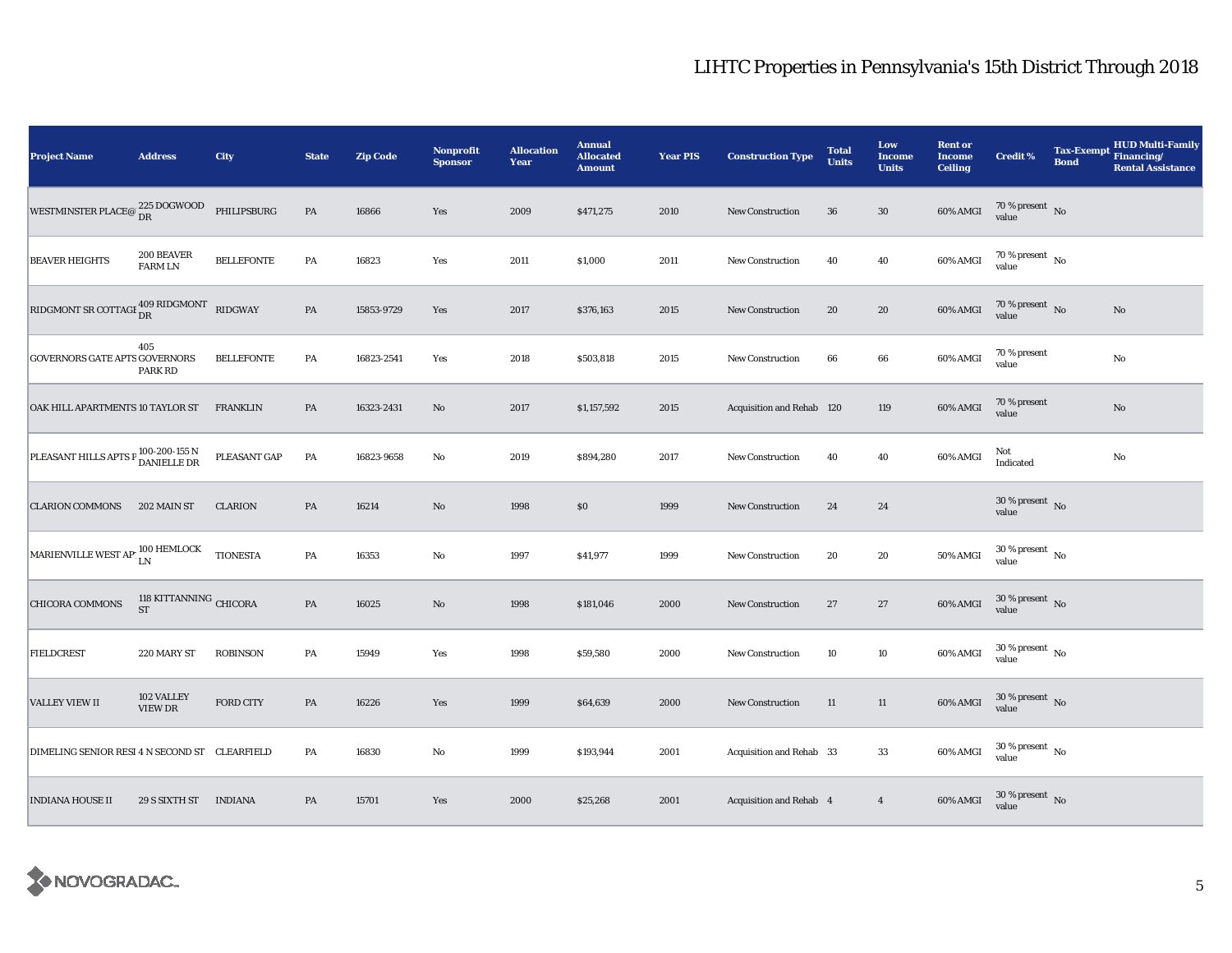| <b>Project Name</b>                                                                                                                                       | <b>Address</b>                               | <b>City</b>       | <b>State</b>  | <b>Zip Code</b> | <b>Nonprofit</b><br><b>Sponsor</b> | <b>Allocation</b><br>Year | <b>Annual</b><br><b>Allocated</b><br><b>Amount</b> | <b>Year PIS</b>      | <b>Construction Type</b> | <b>Total</b><br><b>Units</b> | Low<br><b>Income</b><br><b>Units</b> | <b>Rent or</b><br><b>Income</b><br><b>Ceiling</b> | <b>Credit %</b>                          | Tax-Exempt Financing/<br><b>Bond</b> | <b>HUD Multi-Family</b><br><b>Rental Assistance</b> |
|-----------------------------------------------------------------------------------------------------------------------------------------------------------|----------------------------------------------|-------------------|---------------|-----------------|------------------------------------|---------------------------|----------------------------------------------------|----------------------|--------------------------|------------------------------|--------------------------------------|---------------------------------------------------|------------------------------------------|--------------------------------------|-----------------------------------------------------|
| PHILIPSBURG COURT                                                                                                                                         | 103 N SECOND<br><b>ST</b>                    | PHILIPSBURG       | PA            | 16866           | Yes                                | 1999                      | \$37,990                                           | 2001                 | <b>New Construction</b>  | 16                           | 16                                   | 60% AMGI                                          | $30\,\%$ present $\,$ No value           |                                      |                                                     |
| <b>DRAKE CROSSING</b>                                                                                                                                     | 429 GRAND AVE CLARION<br><b>EXT</b>          |                   | PA            | 16214           |                                    | Insufficient<br>Data      | $\$0$                                              | Insufficient<br>Data | Not Indicated            | $30\,$                       | $\bf{0}$                             |                                                   | Not<br>Indicated                         |                                      |                                                     |
| DUBOIS SENIOR APTS 54 W LONG AVE DU BOIS                                                                                                                  |                                              |                   | PA            | 15801           |                                    | Insufficient<br>Data      | $\$0$                                              | Insufficient<br>Data | Not Indicated            | 39                           | $\mathbf 0$                          |                                                   | Not<br>Indicated                         |                                      |                                                     |
| ${\color{red} \texttt{FOX HILL SENIOR \; APTS \; \;TBD-PARCEL \; 13-}} \begin{array}{ll} \texttt{TED-PARCEL \; 13-} & \texttt{BELLEFONTE} \\ \end{array}$ |                                              |                   | $\mathbf{PA}$ | 16823           |                                    | Insufficient<br>Data      | $\$0$                                              | Insufficient<br>Data | Not Indicated            | 48                           | $\mathbf 0$                          |                                                   | Not<br>Indicated                         |                                      |                                                     |
| GRACE PLACE-PUNXSUT 105 N GILPIN ST PUNXSUTAWNEY PA                                                                                                       |                                              |                   |               | 15767           |                                    | Insufficient<br>Data      | $\$0$                                              | Insufficient<br>Data | Not Indicated            | 24                           | $\bf{0}$                             |                                                   | Not<br>Indicated                         |                                      |                                                     |
| <b>KANE COMMONS</b>                                                                                                                                       | 610 N FRALEY ST KANE                         |                   | PA            | 16735           |                                    | Insufficient<br>Data      | $\$0$                                              | Insufficient<br>Data | Not Indicated            | $32\,$                       | $\mathbf 0$                          |                                                   | Not<br>Indicated                         |                                      |                                                     |
| PHILIPS PLACE                                                                                                                                             | 216 N SECOND<br><b>ST</b>                    | PHILIPSBURG       | PA            | 16866           |                                    | Insufficient<br>Data      | $\$0$                                              | Insufficient<br>Data | Not Indicated            | 24                           | $\bf{0}$                             |                                                   | Not<br>Indicated                         |                                      |                                                     |
| VILLG @ LAURELBROOK VILLAGE LN                                                                                                                            |                                              | <b>BROOKVILLE</b> | $\mathbf{PA}$ | 15825           |                                    | Insufficient<br>Data      | \$0                                                | Insufficient<br>Data | Not Indicated            | $11\,$                       | $\mathbf 0$                          |                                                   | Not<br>Indicated                         |                                      |                                                     |
| VILLG @ LAURELBROOK VILLAGE LN                                                                                                                            |                                              | <b>BROOKVILLE</b> | PA            | 15825           |                                    | Insufficient<br>Data      | $\$0$                                              | Insufficient<br>Data | Not Indicated            | 11                           | $\bf{0}$                             |                                                   | Not<br>Indicated                         |                                      |                                                     |
| <b>ROSE TERRACE</b>                                                                                                                                       | 79 LINCOLN AVE BRADFORD                      |                   | PA            | 16701           | $\mathbf{N}\mathbf{o}$             | 1987                      | \$51,429                                           | 1987                 | <b>New Construction</b>  | $32\,$                       | $32\,$                               | 60% AMGI                                          | $30\,\%$ present $\,$ No value           |                                      |                                                     |
| <b>BLAIRVIEW APTS</b>                                                                                                                                     | 105 BENTLEY DR BLAIRSVILLE                   |                   | PA            | 15717           | No                                 | 1988                      | \$69,223                                           | 1988                 | New Construction         | 42                           | 42                                   | 60% AMGI                                          | $30$ % present $\,$ No $\,$<br>value     |                                      |                                                     |
| <b>PARKVIEW APTS</b>                                                                                                                                      | 1807 SEVENTH<br>$\operatorname{AVE}$         | <b>BROCKWAY</b>   | PA            | 15824           | $\rm No$                           | 1987                      | \$22,059                                           | 1988                 | Acquisition and Rehab 24 |                              | 24                                   | 60% AMGI                                          | $30\,\%$ present $\,$ No value           |                                      |                                                     |
| <b>FRANKLIN HOUSE</b>                                                                                                                                     | 1220 CHESTNUT $$\tt FRANKLIN$$<br>${\rm ST}$ |                   | PA            | 16323           | No                                 | 1989                      | \$121,460                                          | 1989                 | New Construction         | 88                           | 87                                   | 60% AMGI                                          | $70\,\%$ present $_{\, \rm No}$<br>value |                                      |                                                     |